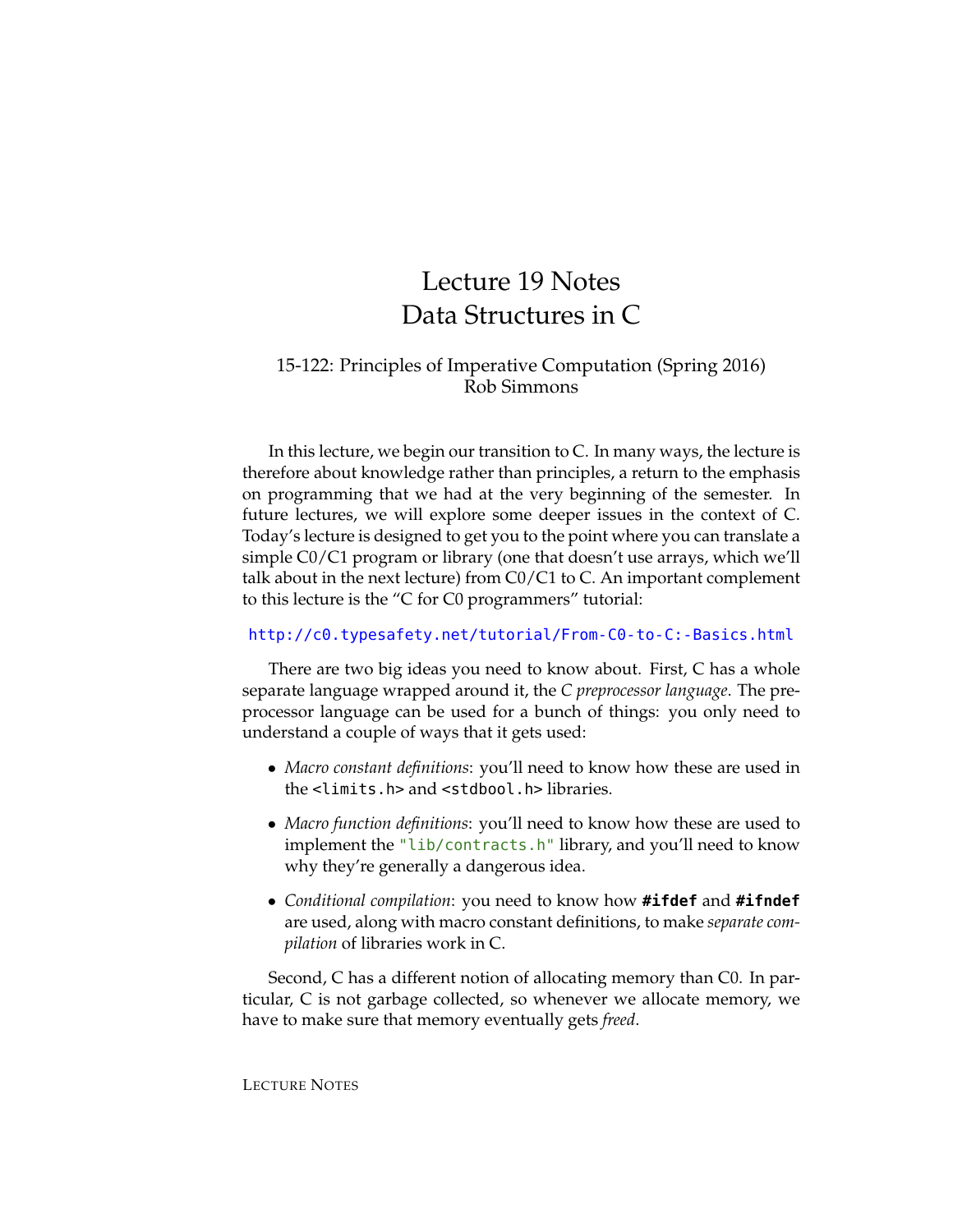# **1 Running Example**

Our discussion will center around translating a very simple C0 interface and implementation, and a little program that uses that interface.

#### **1.1 A simple interface simple.c0**

```
1 #use <util>
2
3 /*** Interface ***/
4 int absval(int x)
5 /*@requires x > int_min(); @*/
6 /*@ensures \result >= 0; @*/ ;
7
8 struct point2d {
9 int x;
10 int y;
11 };
12
13 /*** Implementation ***/
14 int absval(int x)
15 //@requires x > int_min();
16 //@ensures \result >= 0;
17 \frac{1}{2}18 int res = x < 0 ? -x : x;
19 return res;
20 }
  1.2 A simple test program: test.c0
```

```
#use <conio>
int main() {
   struct point2d* P = alloc(struct point2d);
   P->x = -15;P->y = P->y + absval(P->x * 2);assert(P->y > P->x && true);
   print("x coord: ");    printint(P->x);    println("\n");
   return 0;
}
```
We can compile this program by running: cc0 -d simple.c0 test.c0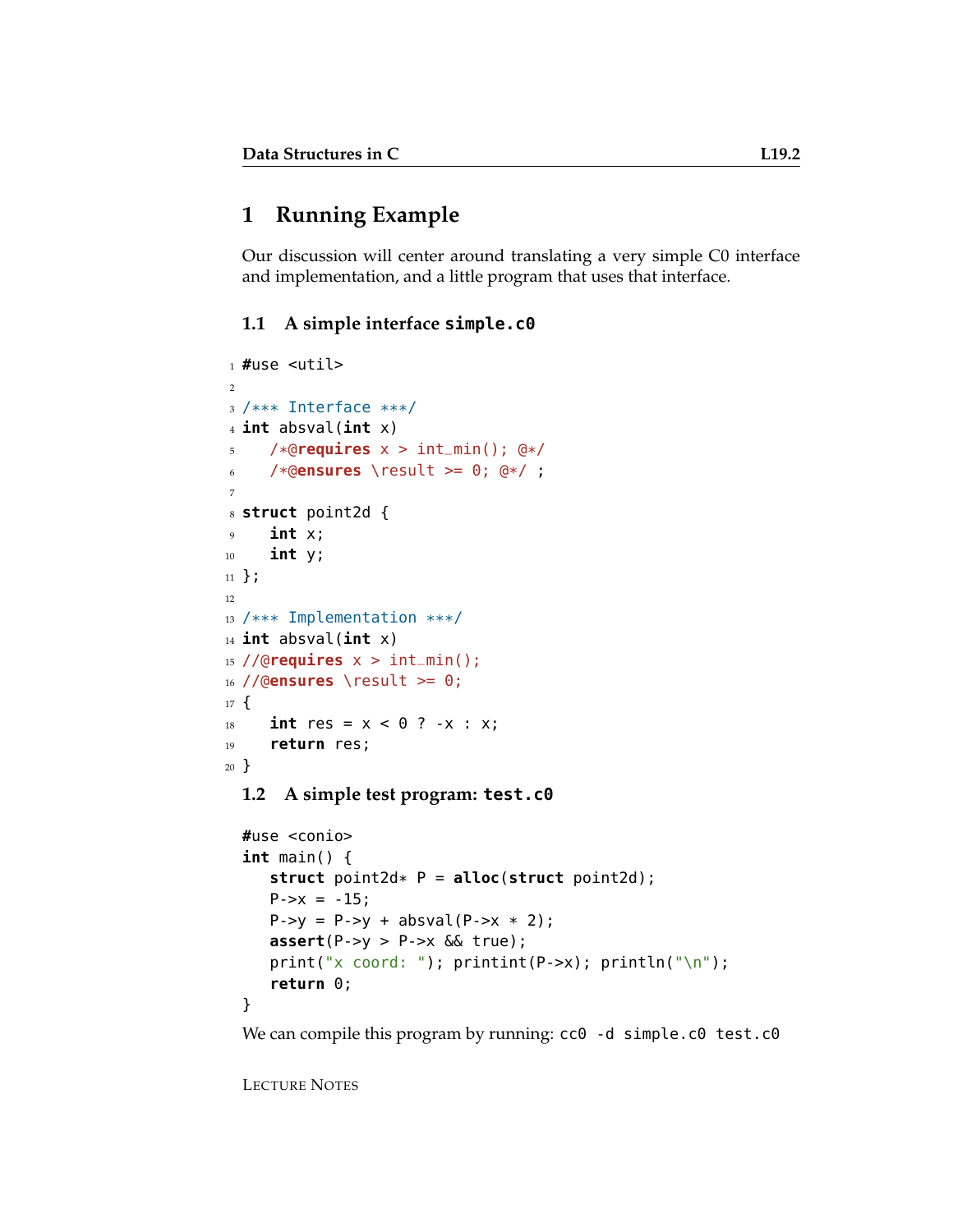# **2 Introducing the preprocessor language**

In C0 programs, just about the only time we typed the '**#**' key was to include a built-in library like conio by writing: **#**use <conio>. The C preprocessor language is built around different directives that all start with '**#**'. The first two you need to know about are **#include** and **#define**.

The **#include** directive is what replaces **#**use in C0. Here are some common **#include** directives you'll see in C programs:

```
1 #include <stdlib.h>
```
<sup>2</sup> **#include** <stdbool.h>

<sup>3</sup> **#include** <stdio.h>

<sup>4</sup> **#include** <string.h>

<sup>5</sup> **#include** <limits.h>

The <stdlib.h> library is related to C0's <util> library, <stdio.h> is related to <conio> in C0, and <string.h> is related to <**string**> in C0.

The <stdbool.h> file is also important: the type **bool** and the constants true and false aren't automatically included in C, so this library includes them. We'll talk more about libraries, and in particular the .h extension, later.

# **3 Macro definitions**

C0 has a very simple rule: an interface can describe types, structs, and functions. This leads to some weirdnesses, though: the C0 <util> library has to give you a *function*, int\_max(), for referring to the maximum representable 32-bit two's complement integer.

The **#define** macro gives you a way to define this as a *constant* in C.

**#define** INT\_MAX 0x7FFFFFFF

In C, the directives of the preprocessor language are used by a *preprocessor*, a component that gets executed *before* the C compiler. The preprocessor does a textual replacement of all macro definitions with the expression they are defined as. So, whenever the preprocessor sees INT\_MAX in your program, it replaces it with 0x7FFFFFFF. The C compiler itself will never see INT\_MAX.

This textual replacement must be done very carefully: for instance, this is a valid, if needlessly verbose, definition of INT\_MIN:

**#define** INT\_MIN -1 ^ 0x7FFFFFFF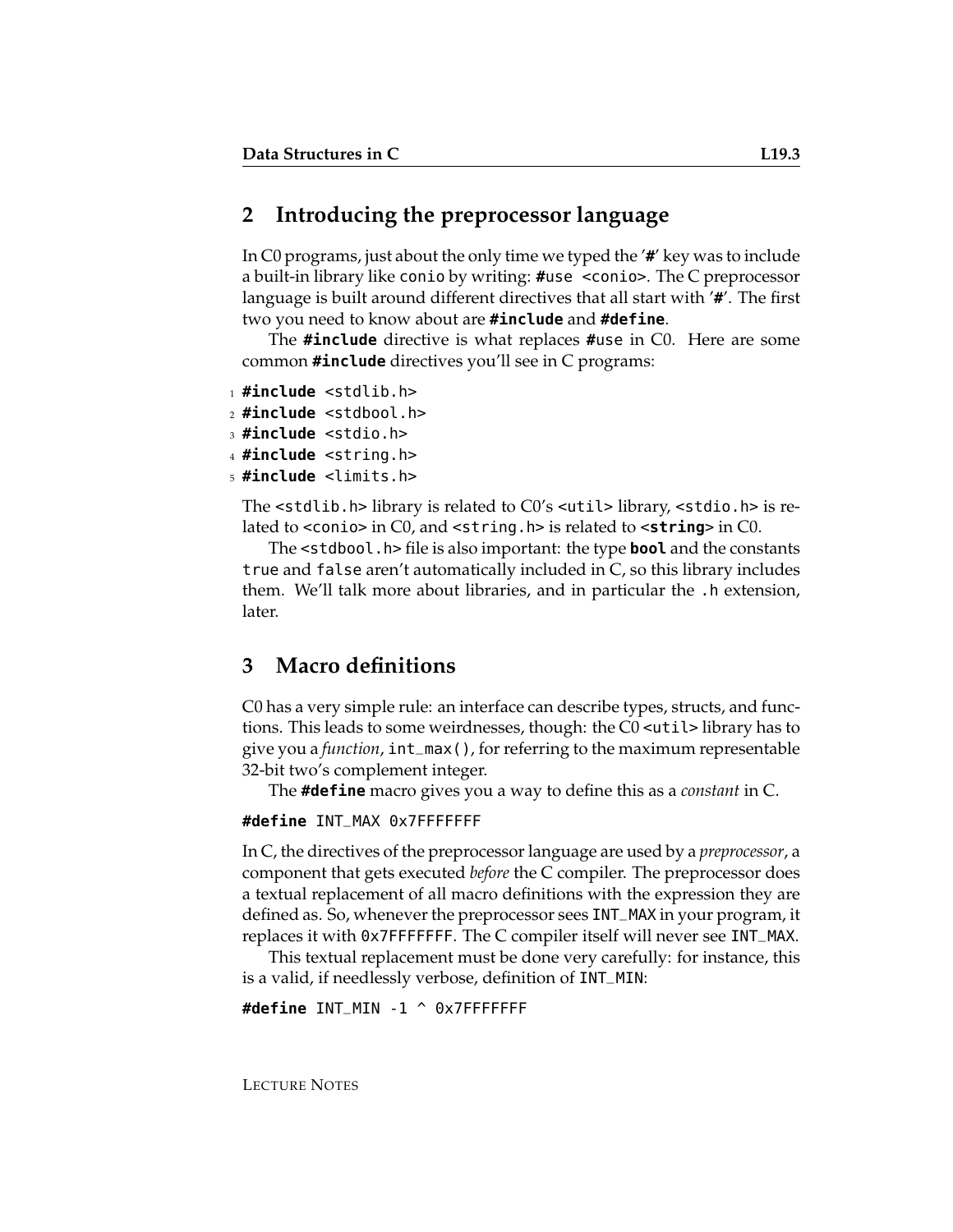Then imagine that later in the program we wrote INT\_MIN / 256, which ought to be equal to  $-2^{31}/2^8 = -2^{23} = -16777216$ . This would get expanded by the C preprocessor language to  $-1$  ^ 0x7FFFFFFF / 256, which the compiler would happily treat as  $-1$  ^ (0x7FFFFFFF / 256), which is −8388608. The problem is that the preprocessor doesn't know or care about the order of operations in C: it's just blindly substituting text. Parentheses would fix this particular problem:

**#define** INT\_MIN (-1 ^ 0x7FFFFFFF)

The best idea is to use **#define** sparingly and mostly get your macro definitions from standard libraries. The definitions INT\_MIN and INT\_MAX are already provided by the standard C library <limits.h>.

# **4 Conditional compilation**

Another very powerful but very-easy-to-get-wrong feature of the macro language is *conditional compilation*. Based on whether a symbol is defined or not, the preprocessor can choose to ignore a whole section of text or choose between separate sections of text. This is used in a couple of different ways. Sometimes we use **#ifndef** (if *not* defined) to make sure we're not defining something twice:

```
1 #ifndef INT_MIN
2 #define INT_MIN (~0x7FFFFFFF)
3 #endif
```
We can also use **#ifdef** and **#else** to pick between different pieces of code to define. The code below is very different from C0/C code with a condition **if** (version\_one) statement, because only one of the two print statements below will ever even get compiled. The other one will be cut out of the program by the preprocessor before the compiler even sees it!

```
1 #ifdef VERSION_ONE
2 printf("This is version 1\n");
3 #else
4 printf("This is not version 1\n");
5 #endif
```
One interesting thing about this example is that we don't care what VERSION\_ONE is defined to be: we're just using the information about whether it is defined or not. We'll use the DEBUG symbol in some of our C programs to include certain pieces of code only when DEBUG is defined.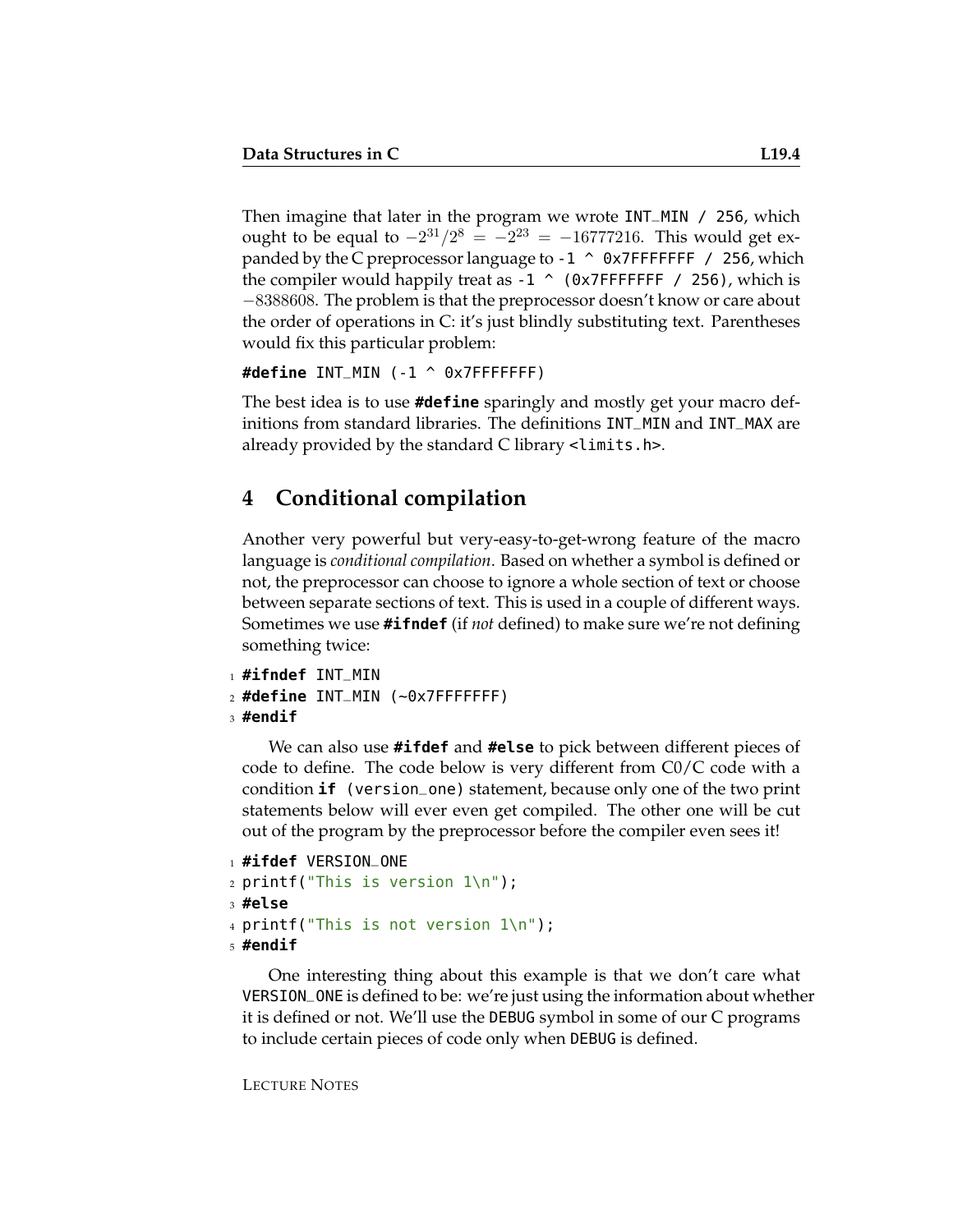```
1 #ifdef DEBUG
2 printf("Some helpful debugging information\n");
3 #endif
```
# **5 Macro functions**

A more powerful version of macro definition is the *macro function*. For example:

```
#define MULT(x,y) ((x)*(y))
```
Using parentheses defensively is very important here, because otherwise the precedence issues we described before will only get worse. The only place we'll use macro functions in 15-122 is to define something like C0 contracts in C. The macro functions ASSERT, REQUIRES, and ENSURES turn into assertions when the DEBUG symbol is present, but otherwise they are replaced by ((**void**)0), which just tells the compiler to do nothing at all.

```
1 #ifndef DEBUG
```
 $\overline{2}$ 

```
3 #define ASSERT(COND) ((void)0)
4 #define REQUIRES(COND) ((void)0)
5 #define ENSURES(COND) ((void)0)
6
7 #else
8
9 #define ASSERT(COND) assert(COND)
10 #define REQUIRES(COND) assert(COND)
11 #define ENSURES(COND) assert(COND)
12
13 #endif
```
The code above isn't something you have to write yourself: it's provided for you in the file contracts.h that will be in the lib directory of all of our C projects in 15-122. Therefore, we write:

#### **#include** "lib/contracts.h"

in order to include these macro-defined contracts in our programs. When we use quotes instead of angle brackets for **#include**, as we do here, it just means that we're looking for a library we wrote ourselves and are using locally, not a standard library that we expect the compiler will find wherever it stores its standard library interfaces.

```
LECTURE NOTES
```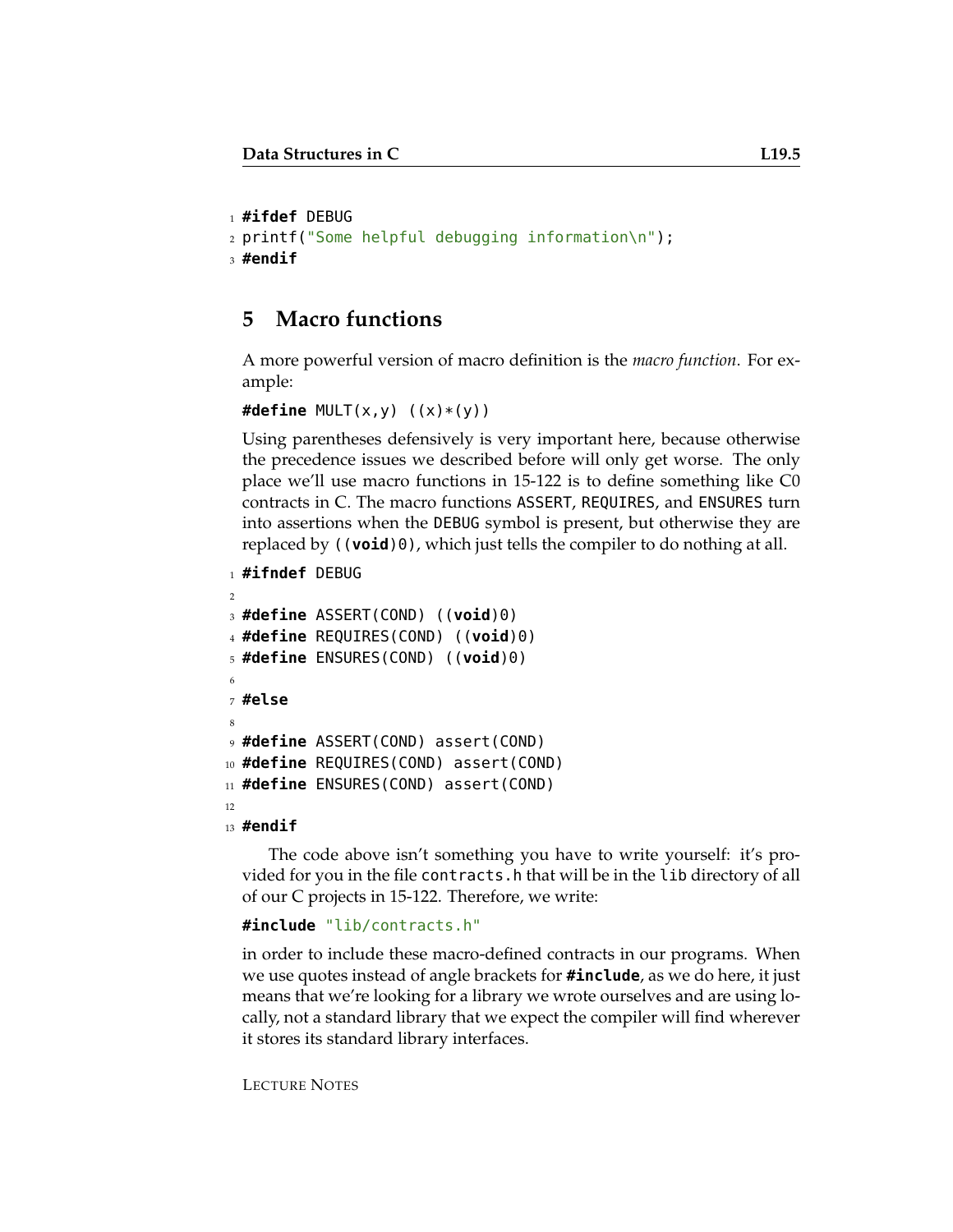### **6 C0 contracts in C**

There's no assertion language in C: everything starting with //@ and everything written inside  $/*@... @*/$  is just a treated as a comment and ignored. We'll still write C0-style contracts in our interfaces, but those contracts are now just comments, good for documentation, but not for runtime checking.

All contracts, including preconditions and postconditions, have to be written inside of the function if we want them to be checked at runtime.

```
1 int absval(int x) {
2 REQUIRES(x > INT_MIN);
3 int res = x < 0 ? -x : x;
4 ENSURES (res >= 0);
5 return res;
6 }
```
There's not a good replacement for loop invariants in C; they just have to be replaced with careful use of ASSERT.

### **7 Memory allocation**

In C0, we allocate pointers of a particular *type*; in C, we allocate pointers of a particular *size*: the preprocessor function **sizeof** takes a type and returns the number of bytes in this type, and it is this size that we pass to the allocation function. The default way of allocating a struct or integer (or similar) in C is to use the function malloc, provided in the standard <stdlib.h> library.

```
C\theta: \text{int} * x = \text{alloc}(\text{int});
C: int* x = malloc(sizeof(int));
```
One quirk with malloc is that it *does not initialize memory*, so dereferencing x before storing some integer into x could return an arbitrary value. (The computer is able to allocate memory slightly more efficiently if it doesn't have to initialize that memory.) This is *different* from C0, where allocated memory was always initialized to a default value: NULL for pointers, 0 for integers, "" for strings, and so on.

Another quirk with malloc is that it is allowed to return NULL. Ultimately there is only a finite amount of memory accessible to the computer, and malloc will return NULL when there is no memory left to allocate. Therefore, we will usually use a 15-122 library "lib/xalloc.h", which provides the function xmalloc. The xmalloc function provided by this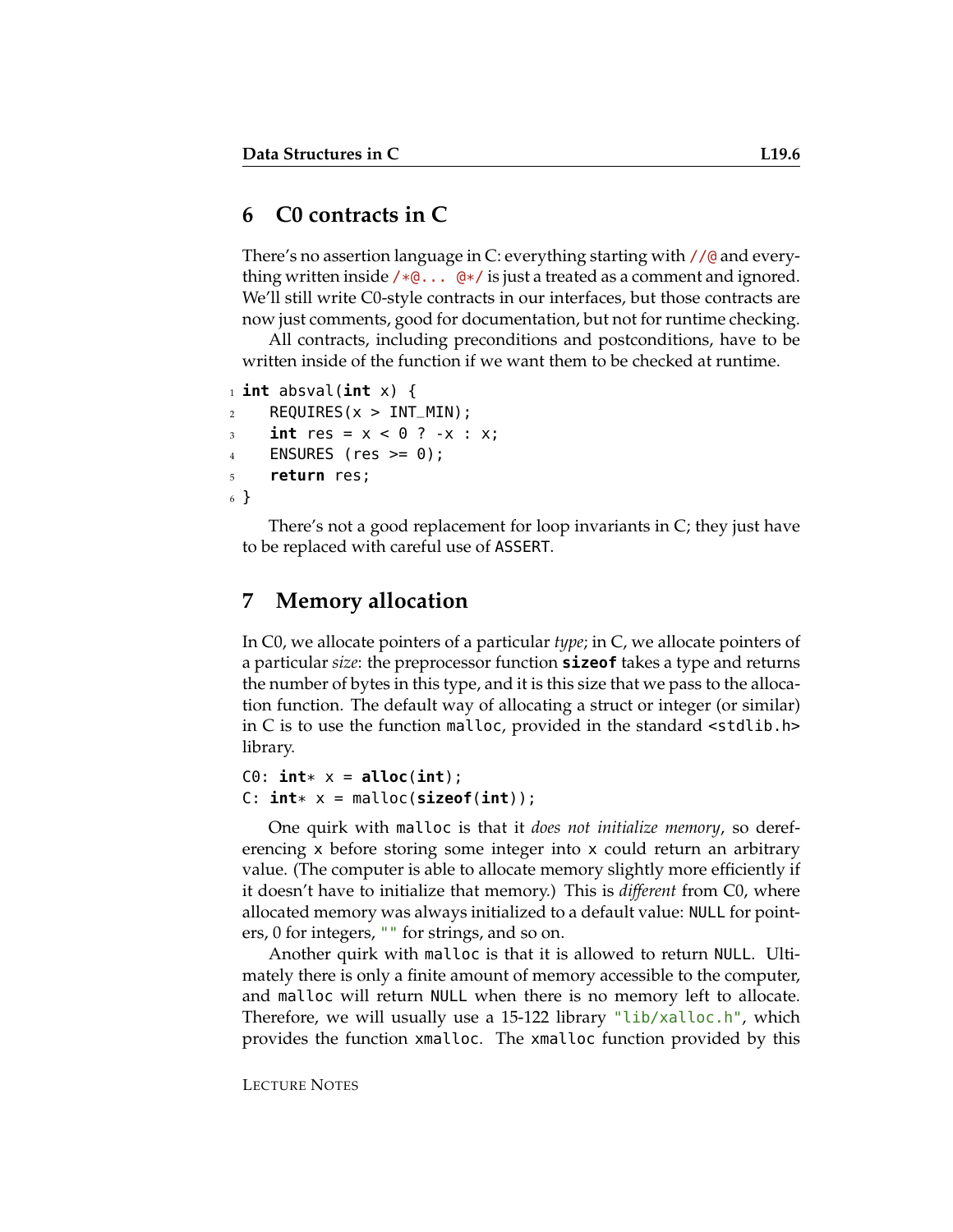library works the same way malloc does, except that the result is sure not to be NULL.

```
C: int* x = xmalloc(sizeof(int)); // x is definitely not NULL
```
By replacing **alloc** with xmalloc and **sizeof**, we can now translate our test.c0 file into test.c. The series of print statements has been replaced by a single function printf.

```
1 #include <stdbool.h>
2 #include <stdlib.h>
3 #include <stdio.h>
4 #include <assert.h>
5 #include "lib/xalloc.h"
6
7 int main() {
8 struct point2d* P = xmalloc(sizeof(struct point2d));
9 P-\geq x = -15;
10 P->y = 0;11 P->y = P->y + absval(P->x * 2);
12 assert(P->y > P->x \&f true);
13 printf("x coord: %d\n", P->x);
14 return 0;
15 }
```
We needed an extra line,  $P \rightarrow y = 0$ ;, that wasn't present in the original file to cope with the fact that the malloc-ed y field isn't initialized to 0 the way it was in C0.

# **8 Compiling**

Our code won't actually compile yet, but we can try to compile it now that we've translated both simple.c and test.c. When we call gcc, the C compiler, we'll give it a long series of flags:

```
% gcc -Wall -Wextra -Wshadow -Werror -std=c99 -pedantic -g -DDEBUG ...
```
The flags -Wall, -Wextra, and -Wshadow represent a bunch of optional compilation Warnings we want to get from the compiler, and -Werror means that if we get any warnings the code should not be compiled. The flag -std=c99 means that the version of C we are using is the one that was written down as the C99 standard, a standard we want to adhere to in a -pedantic way.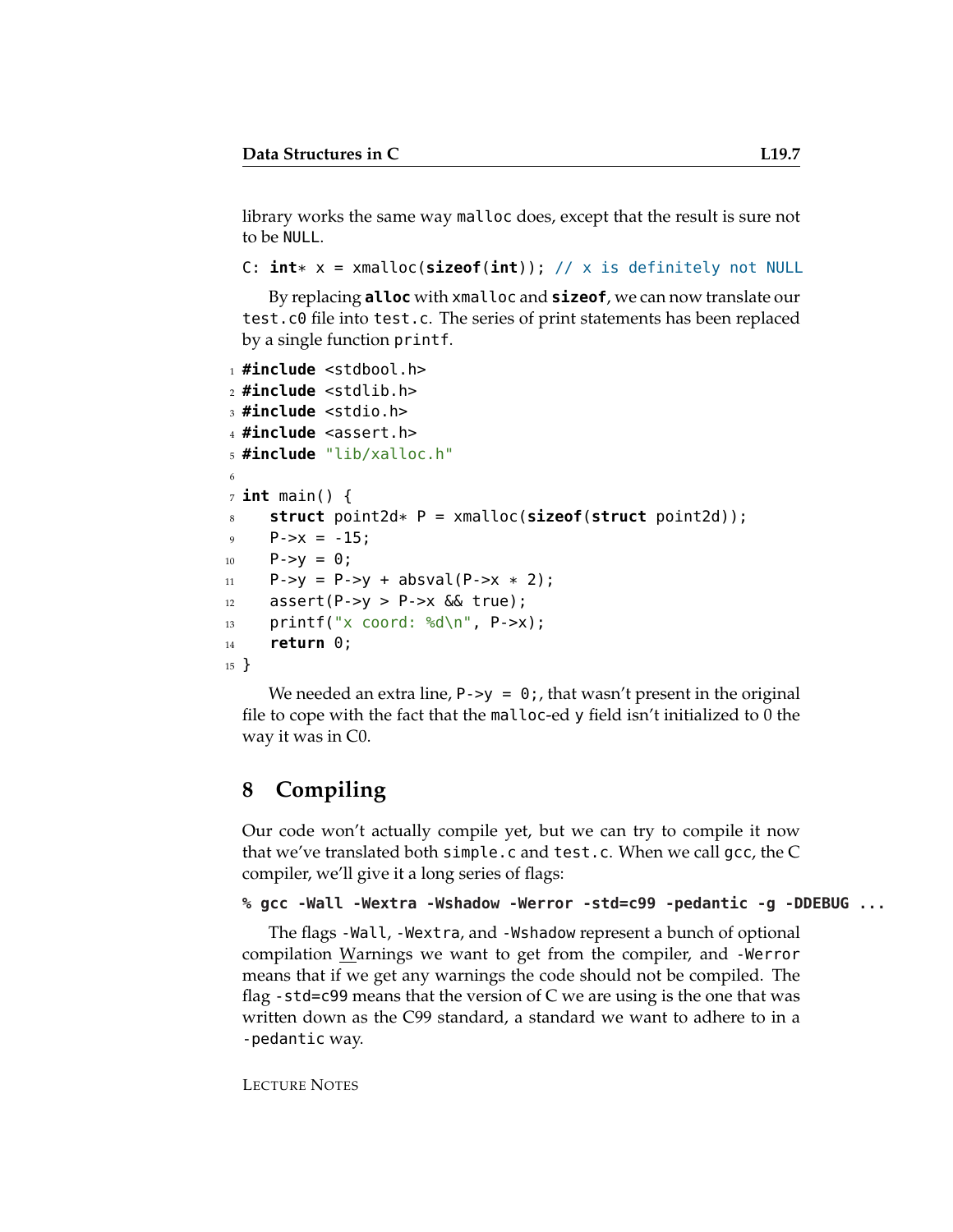The flag -g keeps information in the compiled program which will be helpful for the valgrind utility tool (see below after the discussion of free). The flag -DDEBUG means that we want the preprocessor to run with the DEBUG symbol Defined. As we talked about before, this means that contracts will actually be checked at runtime: -DDEBUG is the C version of the -d flag for the C0 compiler and interpreter.

### **9 Separate Compilation**

If we try to compile the translated C files we have so far, it won't work:

```
% gcc ...all those flags... lib/*.c simple.c test.c
test.c: In function "main":
test.c:8:38: error: invalid application of sizeof to incomplete type...
  struct point2d* P = xmalloc(sizeof(struct point2d));
                                \hat{\phantom{1}}test.c:10:3: error: implicit declaration of function absval...
  P->y = P->y + absval(P->x * 2);\hat{\phantom{1}}
```
If compiling C worked like compiling C0, test.c would be able to see the interface from simple.c, which includes the definition of **struct** point2d and the type of absval, because simple.c came ahead of test.c on the command line. However, C doesn't work this way: *every C file is compiled separately from all the other C files*.

To get our code to compile, we want to split up the simple.c file into two parts: the interface, which will go in the header file simple.h, and the implementation, which will stay in simple.c and will **#include** the interface "simple.h". Then, we can also **#include** the simple interface in test.c.

This is actually a good thing from the perspective of respecting the interface: test.c will have access to the interface in simple.h, but couldn't accidentally end up relying on extra things defined in simple.c.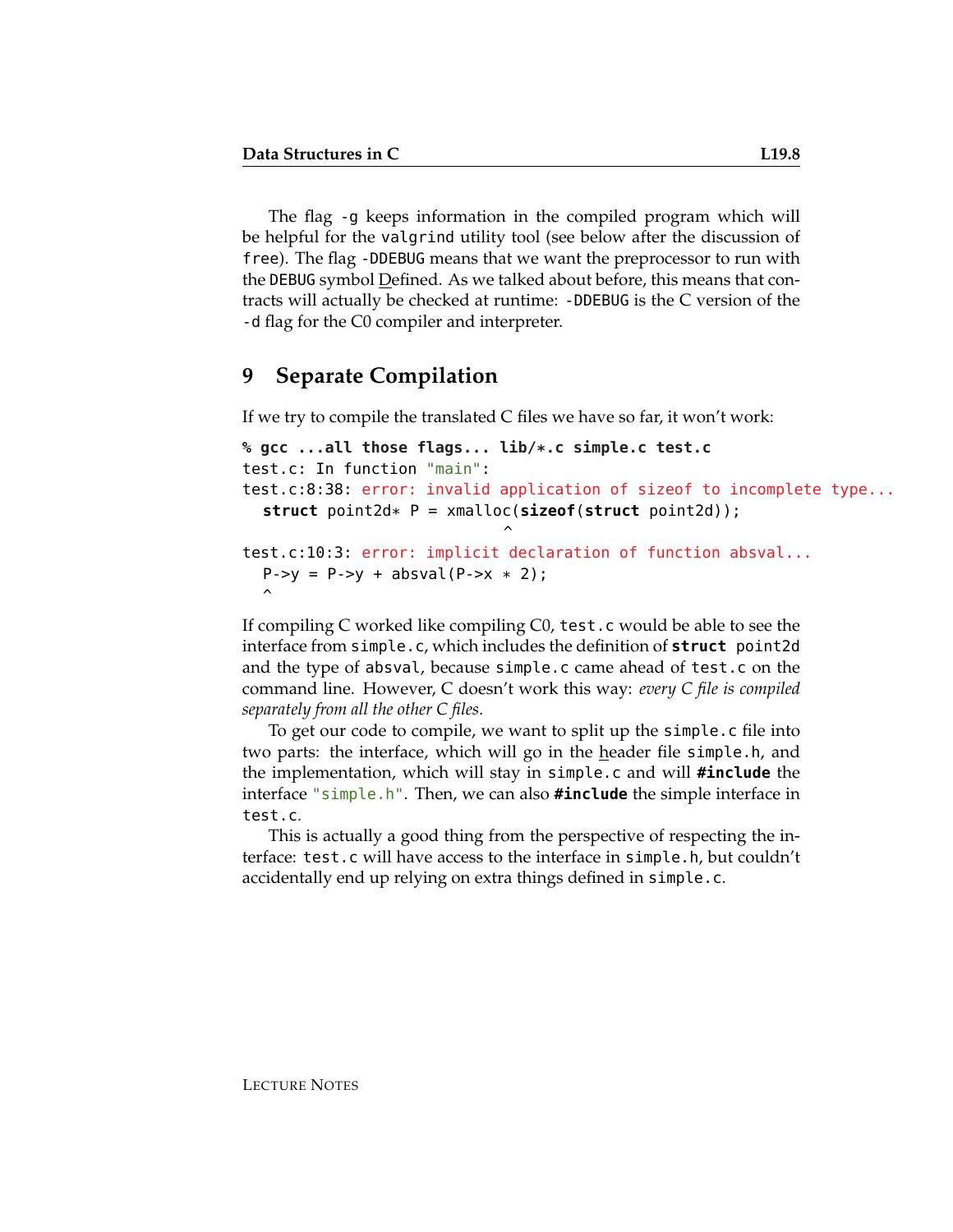### **9.1 Interface: simple.h**

In addition to containing the interface from simple.c0, the header file containing the simple.h interface, like all C header files, needs to use **#ifndef**, **#define**, and **#endif**. These three preprocessor declarations, in combination, make sure that we can only end up including this code one time, even if we intentionally or accidentally write **#include** "simple.h" more than once.

```
1 #ifndef _SIMPLE_H_
2 #define _SIMPLE_H_
3
4 int absval(int x)
5 /*@requires x \geq 1NT_MIN; @*/
6 /*@ensures \result >= 0; @*/ ;
7
8 struct point2d {
9 int x;
10 int y;
11 };
12
13 #endif
```
#### **9.2 Implementation: simple.c**

The C file will include both the necessary libraries and the interface. *The implementation should always* **#include** *the interface*.

```
1 #include <limits.h>
2 #include "lib/contracts.h"
3 #include "simple.h"
4
5 int absval(int x) {
6 REQUIRES(x > INT_MIN);
7 \quad \text{int} \text{res} = x < 0 \quad ? -x : x;\text{8} ENSURES(res \text{>= } 0);
9 return res;
10 }
```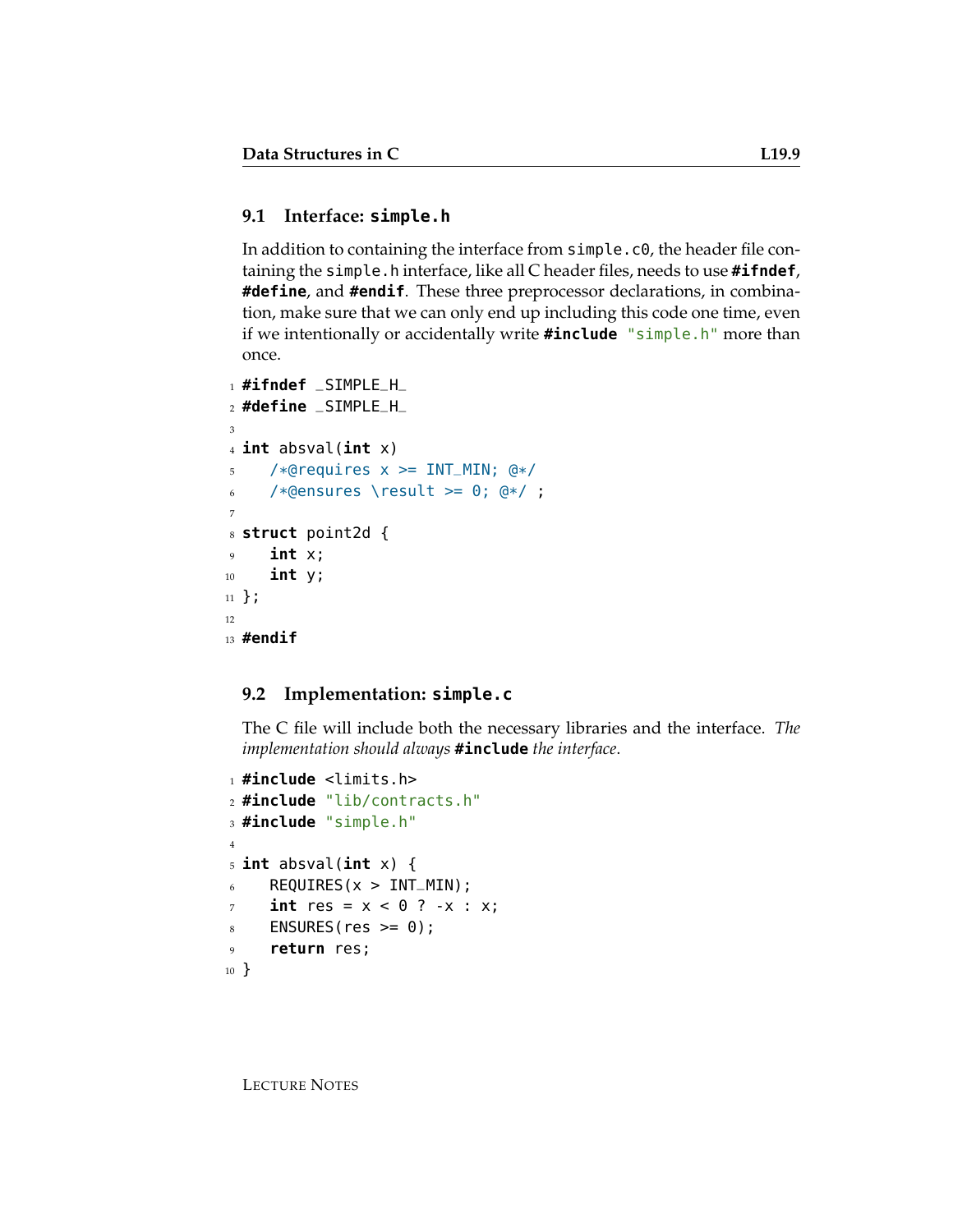#### **9.3 Main file: test.h**

```
1 #include <stdbool.h>
2 #include <stdlib.h>
3 #include <stdio.h>
4 #include <assert.h>
5 #include "lib/xalloc.h"
6 #include "simple.h"
7
8 int main() {
9 struct point2d* P = xmalloc(sizeof(struct point2d));
_{10} P->x = -15;
11 P - >y = 0;12 P->y = P->y + absval(P->x * 2);
13 assert(P->y > P->x \& true);
14 printf("x coord: %d\n", P->x);
15 return 0;
16 }
```
At this point, compilation will proceed without errors.

# **10 Memory leaks**

Unlike C0, C does not automatically manage memory. Thus, programs have to free the memory they allocate explicitly; otherwise, long-running or memory-intensive programs are likely to run out of space. For that, the C standard library provides the function free, declared with

#### **void** free(**void**\* p);

The restrictions as to its proper use are

- 1. It is only called on pointers that were returned from malloc or calloc (possibly indirectly via the xalloc library). $<sup>1</sup>$  $<sup>1</sup>$  $<sup>1</sup>$ </sup>
- 2. After memory has been freed, it is no longer referenced by the program in any way.

Freeing memory counts as as referencing it, so the restrictions imply that you should not free memory twice. And, indeed, in C the behavior of freeing memory that has already been freed is undefined and may be exploited by an adversary. If these rules are violated, the result of the operations is

<span id="page-9-0"></span> $^{1}$ or  $realloc$ , which we have not discussed.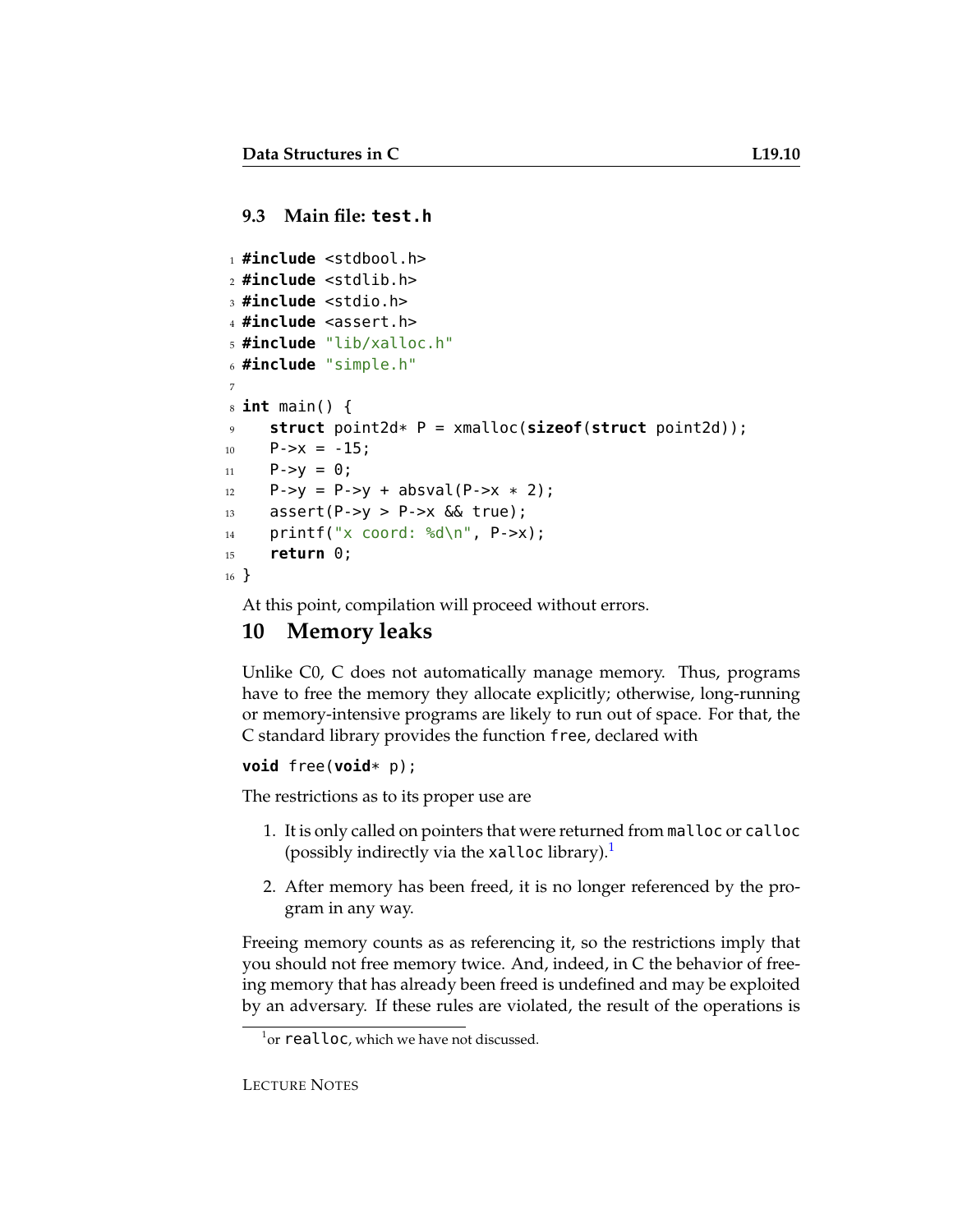undefined. The valgrind tool will catch dynamically occurring violations of these rules, but it cannot check statically if your code will respect these rules when executed.

Managing memory in your C programs means walking the narrow way between two pitfalls: all allocated memory should be freed after it is no longer used, but no allocated memory should be referenced after it is freed! Falling into the first pit causes *memory leaks*, which cause long-running programs to run out of unallocated memory. Falling into the second one causes undefined, i.e. unpredictable, behavior.

The *golden rule of memory management* in C is

*You allocate it, you free it!*

By inference, if you *didn't* allocate it, you are *not* allowed to free it! But this rule is tricky in practice, because sometimes we do need to transfer ownership of allocated memory so that it "belongs" to a data structure.

Binary search trees are one example. When client code adds an element to the binary search tree, is it in charge of freeing that element, or should the library code free it when it is removed from the binary search tree? There are arguments to be made for both of these options. If we want the library code for the BST to "own" the reference, and therefore be in charge of freeing it, we can write the following function that frees a binary search tree, given a function pointer that frees elements. The library can allow this function pointer to be NULL: if it's NULL the library code doesn't own the elements, and doesn't do anything to them.

```
1 void elem_free_fn(void* x);
\overline{2}3 void tree_free(tree *T, elem_free_fn *Fr) {
4 REQUIRES(is_ordtree(T));
5 if(T != NULL) {
6 if (Fr != NULL) (*Fr) (T->data);
7 tree_free(T->left);
8 tree_free(T->right);
9 free(T);
10 }
11 return;
12 }
13
14 void bst_free(bst B, elem_free_fn *Fr) {
15 REQUIRES(is_bst(B));
```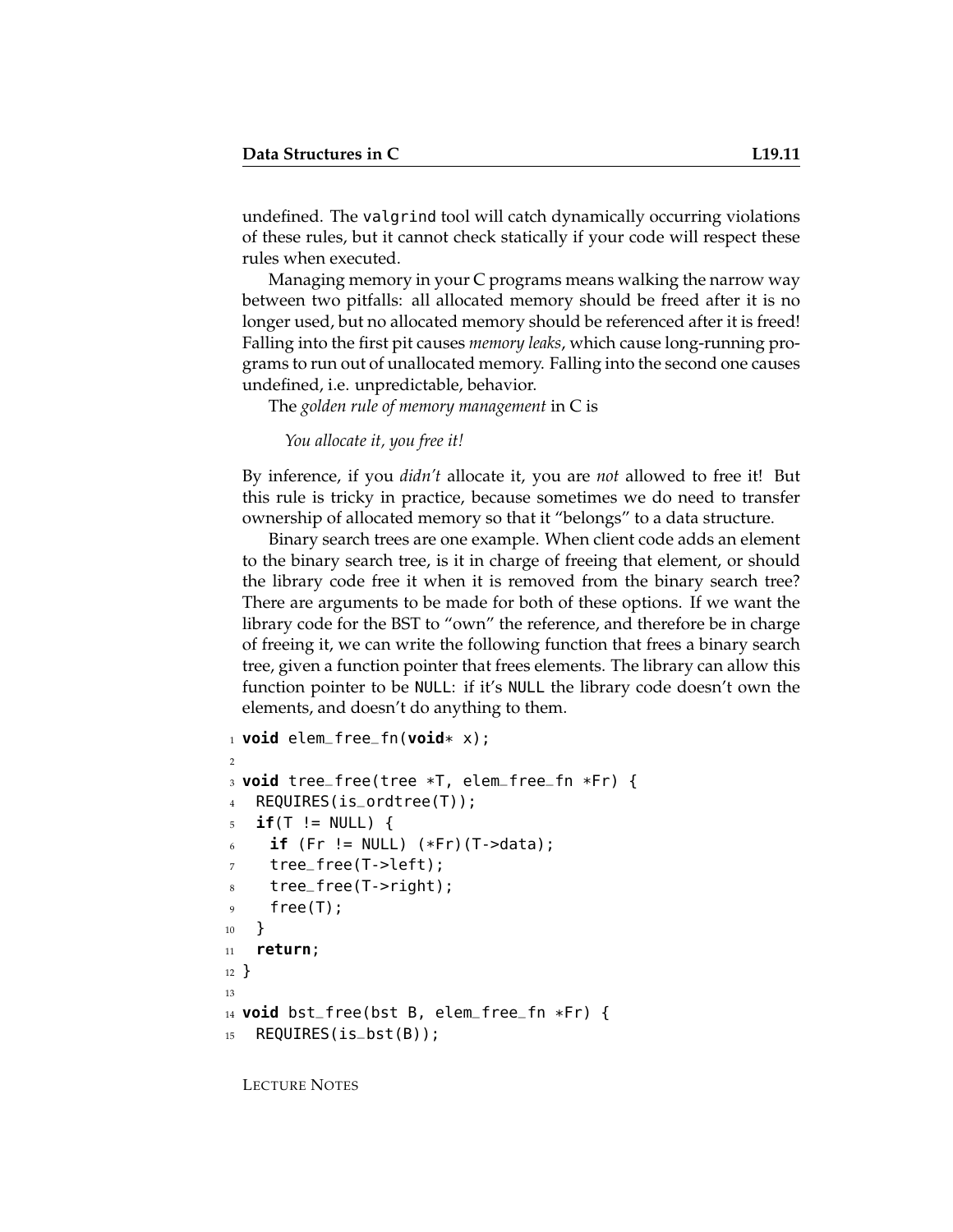```
_{16} tree_free(B->root);
17 free(B);
18 return;
19 }
```
We should never free elements allocated elsewhere; rather, we should use the appropriate function provided in the interface to free the memory associated with the data structure. Freeing a data structure, for instance by calling  $free(T)$ , is something the client itself cannot do reliably, because it would need to be privy to the internals of the data structure implementation. If the client called free(B) on a binary search tree it would only free the header; the tree itself would be irrevocably leaked memory.

### **11 Detecting memory mismanagement**

Memory leaks can be quite difficult to detect by inspecting the code. To discover whether memory leaks may have occurred at runtime, we can use the valgrind tool.

For example, our test.c program that allocates but does not free memory, like this,

```
1 int main() {
2 struct point2d* P = xmalloc(sizeof(struct point2d));
3 \qquad P \rightarrow X = -15;4 P->y = 0;5 P->y = P->y + absval(P->x * 2);
6 assert(P->y > P->x \& true);
\gamma printf("x coord: %d\n", P->x);
8 return 0;
9 }
```
gets a report from valgrind like this, indicating a memory leak:

```
% valgrind ./a.out
...
HEAP SUMMARY:
==40284== in use at exit: 8 bytes in 1 blocks
==40284== total heap usage: 1 allocs, 0 frees, 8 bytes allocated
= = = 40284 = ===40284== LEAK SUMMARY:
==40284== definitely lost: 8 bytes in 1 blocks
...
```